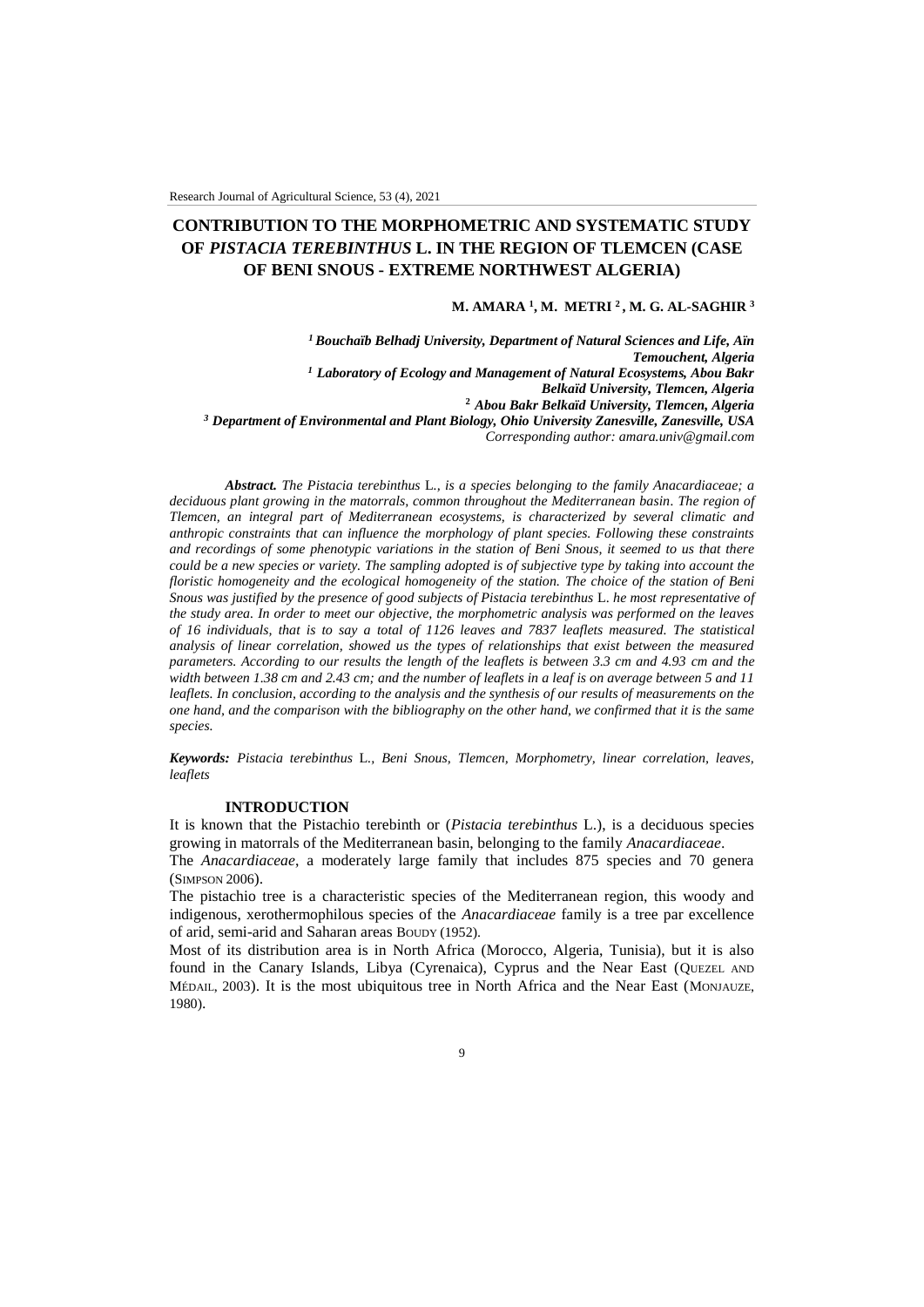The Terebinth is native to eastern Mediterranean countries, where it is generally found at rocky sites with open vegetation; it avoids the driest and coldest locations (MONTSERRAT-MARTI' AND MONTSERRAT-MARTI' 1988; CASTRO-DI'EZ *et al*., 1998). It is common in a scattered state on hills, limestone rocks, in the processions of holm oak and pubescent oak. LEMOINE (2005), usually grows on calcareous and stony soils TASSIN, (2012). Rocks, scrub, especially in the mountains (QUEZEL AND SANTA,1962).

Taxonomically. According to the monographic study of ZOHARY, (1954) the *Pistacia terebinthus* L. or therabinth is part of the 11 species of the genus *Pistacia* namely: *P. atlantica* Desf. *P.lentiscus* L., *Pistacia vera* or, *P. afghanistania*, *P. chinensis*, *P. khinjuk*, *P. mexicana, P. palestina, P.wienmannifolia, P.intergerrima.*

In Algeria, the genus *Pistacia* is represented by four species: *Pistacia lentiscus*, *Pistacia terebinthus*, *Pistacia vera* and *Pistacia atlantica* (QUEZEL AND SANTA ,1962).

AL-SAGHIR AND PORTER (2012) described thirteen species in the genus *Pistacia* which are divided into two monophyletic sections: *Pistacia* section: *P. atlantica, P. chinensis, P. eurycarpa, P. falcata, P. integerrima, P. khinjuk, P. mutica, P. palaestina, P. terebinthus and P. vera*. -Section *Lentiscus*: *P. aethiopica, P. lentiscus, P. mexicana, P. texana and P. weinmannifolia, P. vera.*

The accepted classification is reported by JUDD *et al.*, (2002), LIEUTAGHI, (2004) AND YAAQOBI *et al.,* (2009).

Kingdom: *Plantae*

Class: *Magnoliopsida*

Order: *Sapindales* Family: *Anacardiaceae*

Genus: *Pistacia*

Species: *Pistacia terebinthus* L.

According to Antoine RISSO, (1844) the *Pistacia terebinthus* L. is characterized by a bushy stem, elongated branches, spaced; slender, deciduous leaves, with 5-7 oval-oblong leaflets, rounded at their base, mucronate, carried on a more developed common petiole; small flowers, in loosely panicled clusters; very small, bluish-green berry.

It is a shrub or small tree branched from the base. Leaves with non-winged rachis and obovate leaflets apiculate at the top  $4-6$  X  $2-3.5$  cm. Plant with a very foul odor (QUEZEL AND SANTA,1962).

The terebinth, *Pistacia terebinthus* L. tree or shrub that can reach 5 m high (ALVAREZ *et al.,*2008) with impripinnate deciduous leaves Cecile (2005), elliptical oval, with unwinged petiole (TASSIN, 2012).

The rarity and the polymorphism of the leaves of this species in the region of study, led us to seek if it is the same species or another variety.

In order to answer this problem, we studied the morphometry of this species whose main objective is to identify the systematic position of *Pistacia terebinthus* L. in the region of Tlemcen.

# **MATERIAL AND METHODS**

#### **Study area:**

The study area is located in the western part of northwestern Algeria, it is located in the mountains of Tlemcen, Beni snous to 835 m altitude (figure 1). characterized by a rugged terrain and a clay-limestone soil.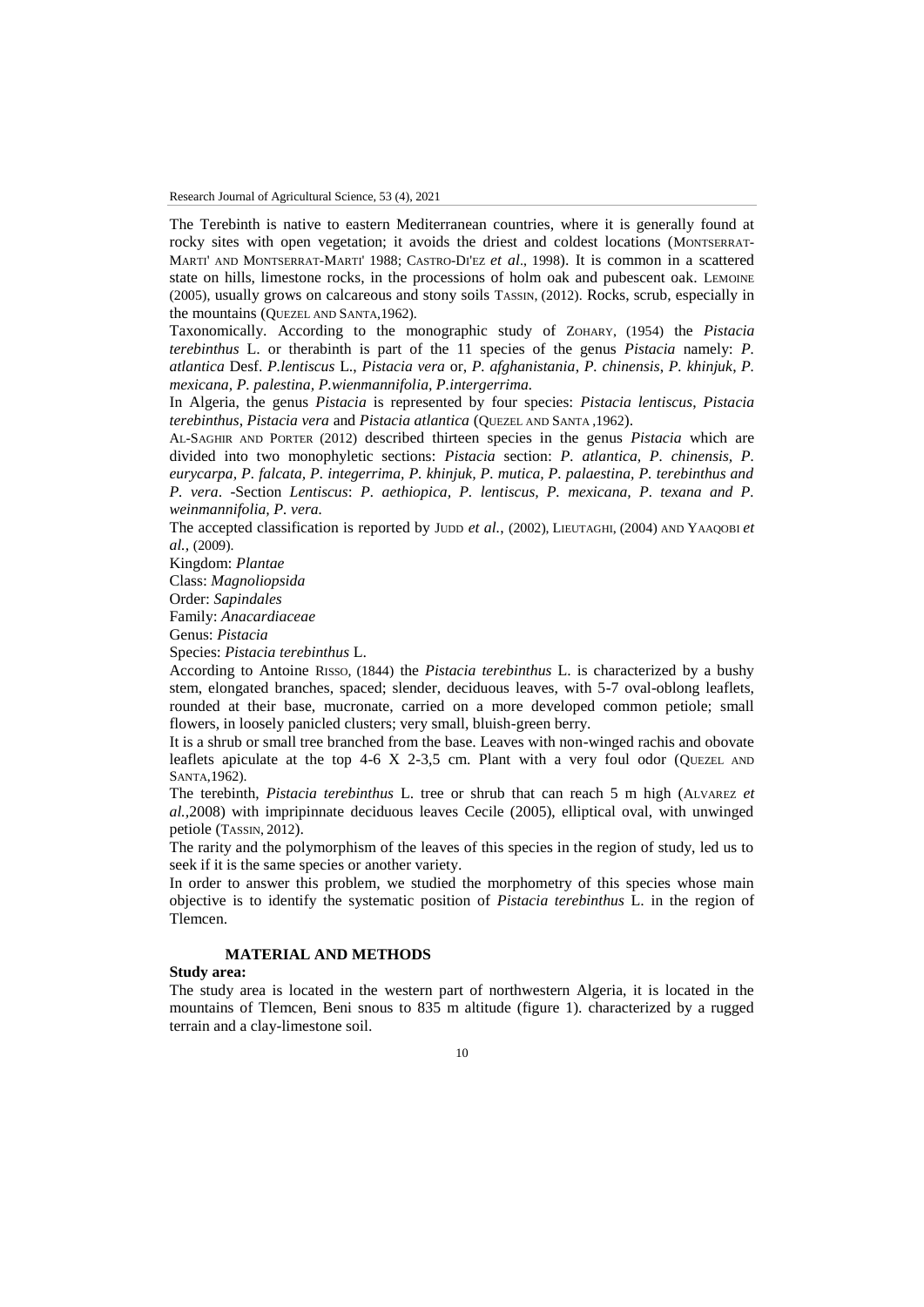Research Journal of Agricultural Science, 53 (4), 2021



Fig. 1**.** Location of the study area

#### **Bio Climate**

The climate is characterized by a dry period that generally extends from April to October, while the wet period extends throughout the rest of the year.

The study area is located in the semi-arid stage with a temperate winter (Table 1).

The comparison between the recent period and the old (1913-1938) allowed us to confirm the presence of possible thermal changes evidenced by the increase in average annual temperatures for the majority of stations for Beni Bahdel. (AMARA, 2014)

*Table 1*

| Emberger Q2 values and the bioclimatic levels |           |              |                |           |                                                   |  |  |  |  |
|-----------------------------------------------|-----------|--------------|----------------|-----------|---------------------------------------------------|--|--|--|--|
| <b>Stations</b>                               | Période   | $m^{\circ}C$ | O <sub>2</sub> | <b>O3</b> | <b>Bioclimatic levels and thermic</b><br>variants |  |  |  |  |
| Maghnia                                       | 1980-2013 | 3.41         | 28.38          | 28.48     | Arid to temperate winter                          |  |  |  |  |
|                                               | 1913-1938 | 3.3          | 48.82          | 48.77     | Semi-arid to temperate winter                     |  |  |  |  |
| <b>Beni</b>                                   | 1970-1997 | 3.3          | 53.30          | 53.39     | Semi-arid to temperate winter                     |  |  |  |  |
| <b>Bahdel</b>                                 | 1913-1938 | 5.2          | 63.69          | 63.99     | Semi-arid to temperate winter                     |  |  |  |  |

# **The sampling**

The sampling adopted is subjective, taking into account the floristic and ecological homogeneity of the station.

This subjective method consists of choosing samples at each station that appear to be the most representative and sufficiently homogeneous GOUNOT, (1969); LONG, (1974) integrating all structural situations and vegetation facies encountered.

The choice of the benisnous station was justified by the presence of good *Pistacia terebinthus* L. trees that were the most representative of the study area.

The method of study was based on the phytoecological approach on a very large scale, we are led to carry out the autoecology of this species by approaching the morphometric study of the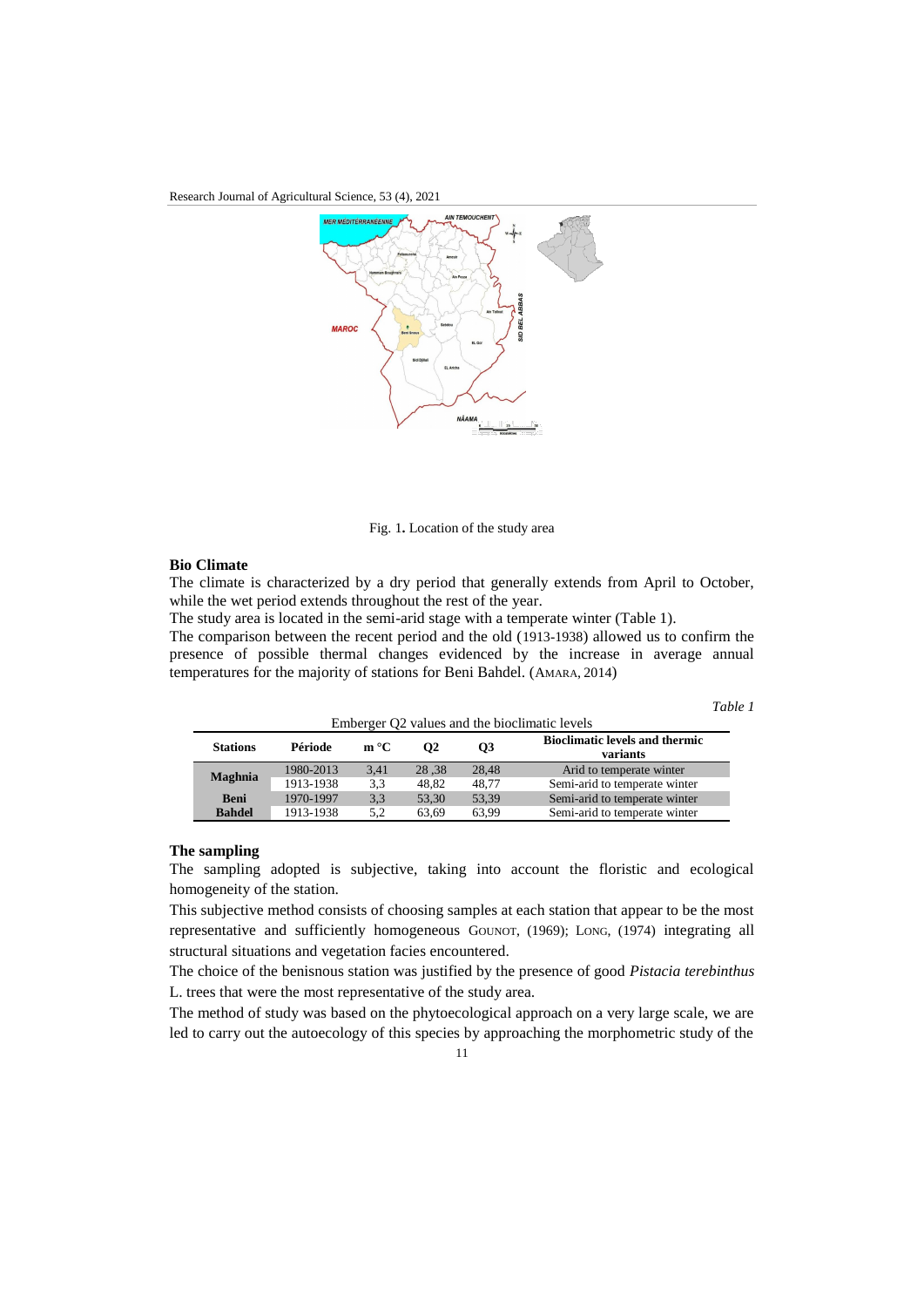leaves of 16 most representative individuals, that is to say in total 1126 leaves and 7837 leaflets measured. We took 10 branches with an average of 7 leaves per branch (Figure 2). The measurements were made at a rate of seventy leaves per tree and 6 to 7 leaflets per leaf; that is to say respectively a total of 1126 leaves and 7837 leaflets measured in all the station. The parameters measured are:

- The number of leaves on each twig.
- The length of the nerves of each leaf in centimeters.
- The number of leaflets of each leaf.
- The length of each leaflet in centimeters.
- The width of each leaflet in centimeters.

The statistical analysis of linear correlation between the measured parameters was performed using minitab 16 software.

# **RESULTS AND DICUSSIONS**

The measurements of morphological parameters of *Pistacia terebinthus* L. presented in **(**Table **2)** were taken from sixteen individuals at the study station.

Leaflet length varied between 3.30 and 4.93 cm and width between 1.38 and 2.43 cm.

QUEZEL AND SANTA (1962) reported that the length of the leaflets of *Pistacia terebinthus* L. is between 4 and 6 cm and the width between 2 and 3.5 cm 4-6 X 2-3.5 cm

Healthy leaves have a terminal leaflet with an average of 3.75 cm in length and 1.28 cm (LOUZABI *et al*., 2016)

The number of leaflets varies between 4 and 11 which is comparable to the results found by BOTINEAU, (2015), LOUZABI *et al.*, 2016 who reported a range between 5 and 11 leaflets.

For comparison, we report that the measurements of (QUEZEL ET SANTA 1962), BOTINEAU, (2015) and LOUZABI *et al*., (2016) are slightly higher compared to our results.

The average number of leaflets is about 07 leaflets per leaf. The average leaf length across the station and 8.15 cm.

The length of the leaves varies between 6.13 and 10.18 cm which remains lower compared to the maximum values found by LOUZABI *et al*., 2016 which are around 14.90 cm for healthy leaves.

The average number of leaves is about 07 leaves/stem.



Fig. 2. Leaves and leaflets of *Pistacia terebinthus* L. in the station of beni snous (by METRI 2017)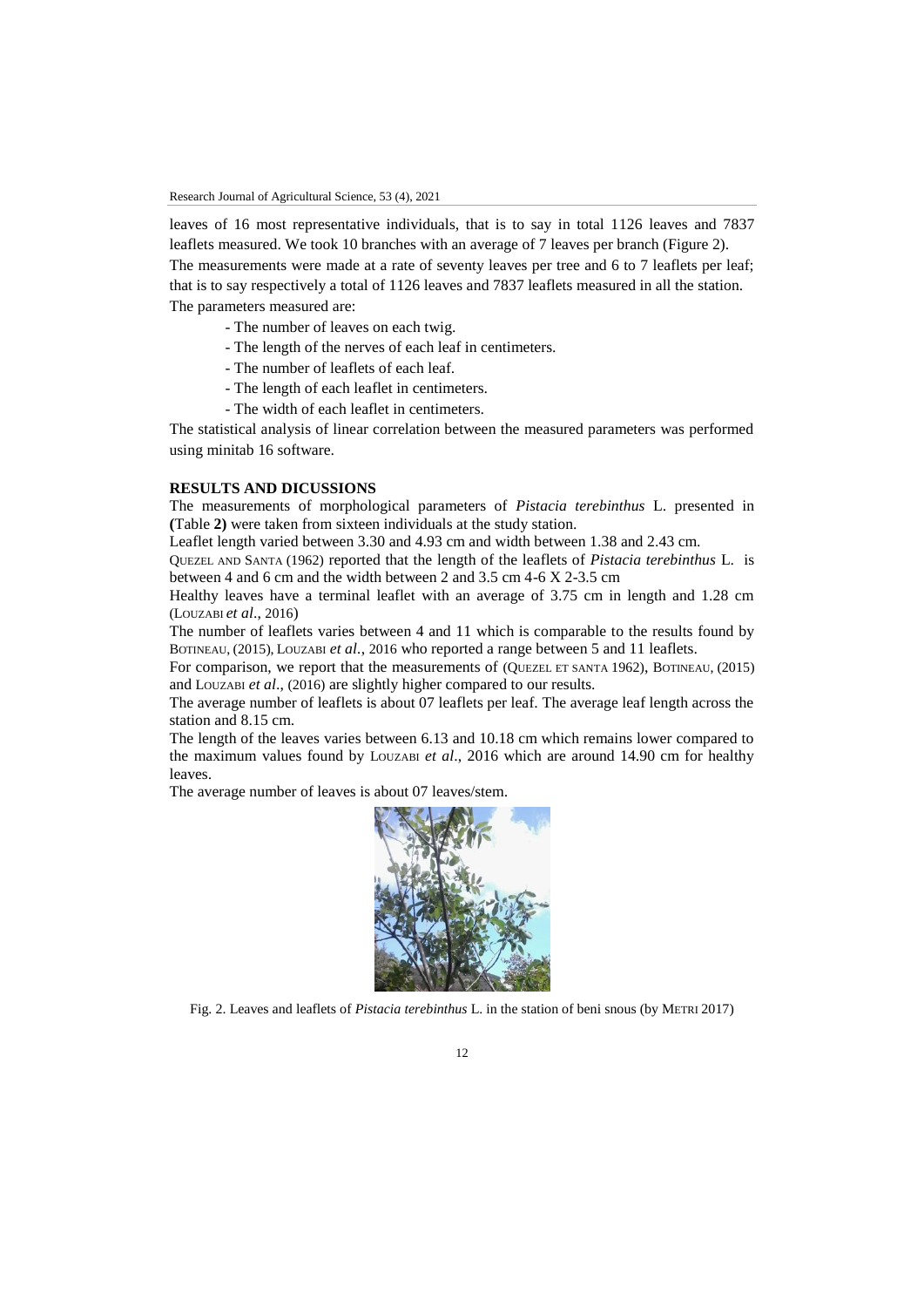#### *Table 2.*

*Table 3.* 

| Characteristics of quantitative variables measured<br>for leaves and leaflets of P. terebithus | Mean $\pm$ SD   | $M.$ Min $- M.$ Max |
|------------------------------------------------------------------------------------------------|-----------------|---------------------|
| length of leaflets (cm)                                                                        | $3.92 \pm 0.32$ | $3,30 - 4,93$       |
| width of leaflets (cm)                                                                         | $1,82 \pm 0.22$ | $1,38 - 2,43$       |
| Leaf length (cm)                                                                               | $8.15 \pm 0.63$ | $6,13 - 10,18$      |
| Number of leaflets / leaf                                                                      | $6.96 \pm 0.52$ | $6,10 - 8,46$       |
| Number of leaves/stems                                                                         | $7.04 \pm 0.97$ | $5,80 - 10,30$      |

M. Min: Mean of the minima,M. Max: Mean of the maxima

#### **1. Linear regression:**

In order to show the degree of connection between the measured parameters, we used the regression equation "y=ax+b" to represent all possible correlations. The correlation coefficient indicates to what extent the relationship, if any, can be represented by a straight line (DEMELON, 1968).

From the analysis of the results (Table 3) we found that the leaflet size of the 16 individuals showed a slight variation.

| Results of correlations between measured morphological parameters of Pistacia terebinthus L. |                             |         |                                        |  |  |  |  |
|----------------------------------------------------------------------------------------------|-----------------------------|---------|----------------------------------------|--|--|--|--|
| Correlated morphological<br>parameters                                                       | <b>Regression equation</b>  | $R^2$   | <b>Correlation</b><br>coefficient "r". |  |  |  |  |
| Leaflet length / leaflet width                                                               | $= 2,6856 + 0,68008$ x      | 20,54 % | 0,4532                                 |  |  |  |  |
| Leaflet length / Number of leaflets                                                          | $= 6,15416 - 0,320727$ x    | 24,42 % | $-0.4942$                              |  |  |  |  |
| Leaflet width / Number of leaflets                                                           | $= 2,98363 - 0,167413$ x    | 14,98 % | $-0,3871$                              |  |  |  |  |
| Leaflet length / Leaf length                                                                 | $= 3,71022 + 0,0260368$ x   | 0.34%   | 0,0585                                 |  |  |  |  |
| Leaflet width / Leaf length                                                                  | $= 2,55166 - 0,089893$ x    | 9,20 %  | $-0,3033$                              |  |  |  |  |
| Leaflet length / number of leaves in<br>the stem.                                            | $y = 2,95217 + 0,137758 x$  | 16.76 % | 0.4094                                 |  |  |  |  |
| Leaflet width / number of leaves in<br>the stem.                                             | $y = 2,12707 - 0,0437724 x$ | 3.81 %  | $-0.1952$                              |  |  |  |  |

Statistically, the correlations between the pairs of morphological parameters are as follows (Figure 3):

Positive correlation with respectively  $r=0.45$  and 0.40 for (Leaflet length/Leaflet width) and (Leaflet length/Number of leaves in the stem) indicating an average dependence between the length and width of leaflets on the one hand and the length of leaflets compared to the number of leaves on the other hand.

On the other hand the correlation is negative for the parameters (Leaflet length/number of leaflets), (Leaflet width/number of leaflets) and (Leaflet width/leaf length) is negative with an average dependence -0.49,-0.38, -0.30 meaning an evolution in the opposite direction.

Insignificant correlation for the rest of the measured parameters (Leaflet length/leaf length), Leaflet width/ number of leaves in the stem).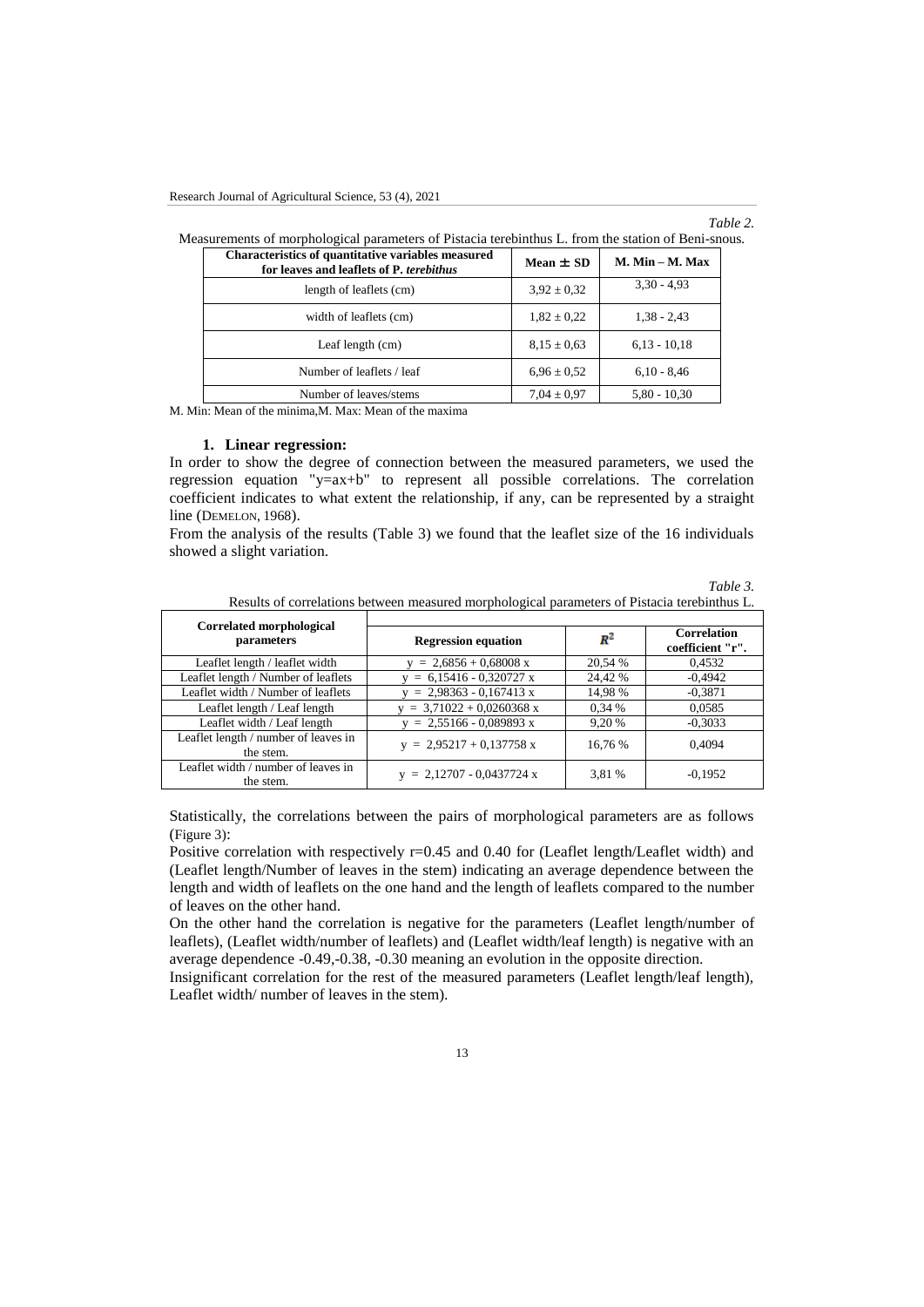

Fig. 3. The linear correlations between different measured parameters

# **CONCLUSIONS**

The present study has as objective the study of (*Pistacia terebinthus* L.) from Beni snous. Morphometric measurements were carried out in order to find an intra-population variability of this species in the study station.

From the measurements made on 16 trees of the station of beni-snous, we found low coefficients of correlation, this rate of correlation is more interesting between the length of the leaflets and the width of the leaflets,  $(r = 0.4532; R^2 = 20.54\%)$ ; and between leaflet length and width and number of leaflets, (Leaf length/number of leaflets  $r = -0.4942$ ,  $R^2 =$ 24.42%; leaf width/number of leaflets  $r = -0.3871$ ,  $R^2 = 14.98\%$ . ), and also between leaflet length and number of leaves in the shoot ( $r = 0.4094$ ,  $R^2 = 16.76\%$ ).

The other correlation coefficients, values are very low.

According to the measurements of morphological parameters of *Pistacia terebinthus* L., the length of leaflets is between 3.3 cm and 4.93 cm and width between 1.38 cm and 2.43 cm; and the number of leaflets in a leaf and between 4 and 11.

And from the comparison of our result and the one of the bibliographic reference, it turned out to be the same species.

The slight difference between our results and the results of the authors, may be due to the age of the individuals or to ecological factors.

After this morphological study, it would be desirable to carry out a complementary histometric and genetic study of the terebinth pistachio from the same region to better understand its variability and adaptability to arid and semi-arid zones.